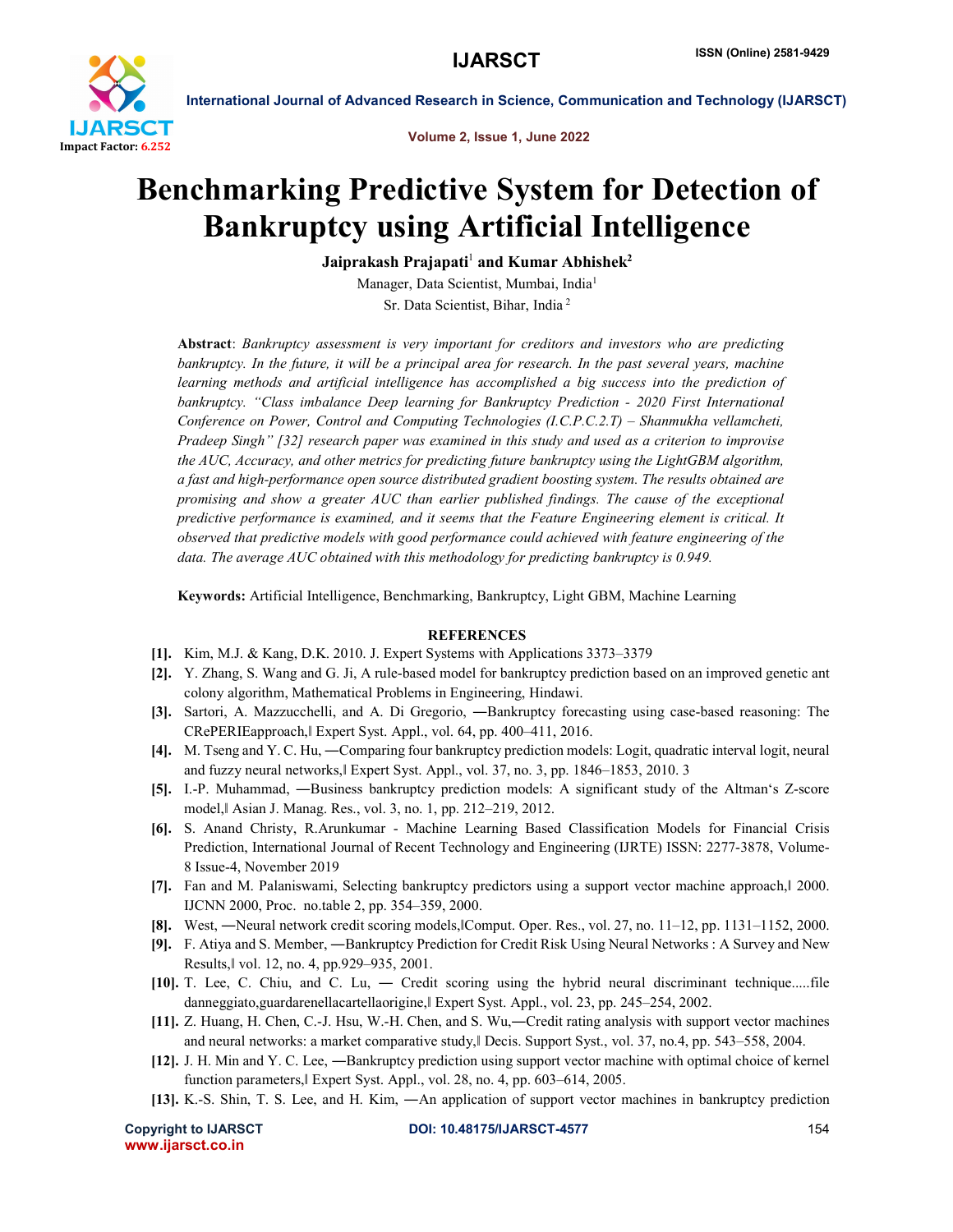

International Journal of Advanced Research in Science, Communication and Technology (IJARSCT)

## Volume 2, Issue 1, June 2022

model,ǁ Expert Syst. Appl., vol. 28, no. 1, pp. 127–135, 2005.

- [14]. West, S. Dellana, and J. Qian, ―Neural network ensemble strategies for financial decision applications,ǁComput. Oper. Res., vol. 32, no. 10, pp. 2543–2559,2005.
- [15]. S.-H. Min, J. Lee, and I. Han, ―Hybrid genetic algorithms and support vector machines for bankruptcy prediction,ǁ Expert Syst.Appl., vol. 31, no. 3, pp. 652–660, 2006.
- [16]. F. Tsai, —Financial decision support using neural networks and support vector machines, Expert Syst., vol. 25, no. 4, pp. 380–393, 2008.
- [17]. K.-S. Shin and Y.-J. Lee, —A genetic algorithm application in bankruptcy predictionmodeling, Expert Syst. Appl., vol. 23, no. 3, pp. 321–328, 2002.
- [18]. M. J. Kim and I. Han, ―The discovery of experts' decision rules fromqualitative bankruptcy data using genetic algorithms,ǁ Expert Syst. Appl., vol. 25, no. 4, pp. 637–646, 2003.
- [19]. Alfaro, N. García, M.Gámez, and D. Elizondo, ―Bankruptcy forecasting: An empirical comparison of AdaBoost and neural networks, Decis. Support Syst., vol. 45,no. 1, pp. 110–122, 2008.
- [20]. Altman, G. Marco, and F. Varetto, ―Corporate distress diagnosis: Comparisons using linear discriminantanalysis and neural networks (the Italian experience),ǁ J. Bank. Financ., vol. 18, no. 3, pp. 505– 529, 1994. Tsai and J. Wu, —Using neuralnetwork ensembles for bankruptcy prediction and credit scoring, Expert Syst. Appl., vol. 34, no. 4, pp. 2639–2649, 2008.
- [21]. Tsai and J. Wu, —Using neural network ensembles for bankruptcy prediction and credit scoring, Expert Syst. Appl., vol. 34, no. 4, pp. 2639–2649, 2008
- [22]. L. Zhou,—Performance of corporate bankruptcy prediction models on imbalanced dataset: The effect of sampling methods, Knowledge-Based Syst., vol.41, pp. 16–25, 2013.
- [23]. J. Abellán and C. J. Mantas, ―Improving experimental studies about ensembles of classifiers for bankruptcyprediction and credit scoring, Expert Syst. Appl., vol. 41, no. 8, pp. 3825–3830, 2014.
- [24]. N. Chauhan, V. Ravi, and D. Karthik Chandra,―Differential evolution trained wavelet neural networks: Application to bankruptcy prediction in banks, Expert Syst. Appl., vol. 36, no.4, pp. 7659–7665, 2009.
- [25]. T. Xiong, S. Wang, A. Mayers, and E. Monga, ―Personal bankruptcy prediction by mining credit card data,ǁExperSyst. Appl., vol. 40, no. 2, pp. 665–676, 2013.
- [26]. L. Olson, D. Delen, and Y. Meng, ―Comparative analysis of data mining methods forbankruptcy prediction,ǁDecis. Support Syst., vol. 52, no. 2, pp. 464–473, 2012.
- [27]. C. F. Tsai and K. C. Cheng, —Simple instance selection for bankruptcy prediction, Knowledge-Based Syst., vol. 27, pp. 333–342, 2012.
- [28]. Fedorova, E. Gilenko, and S. Dovzhenko, ―Expert Systemswith Applications Bankruptcy prediction for Russian companies : Application of combined classifiers,ǁ vol. 40, pp. 7285–7293, 2013.
- [29]. J.L. Iturriaga and I. P. Sanz, ―Expert Systems with Applications Bankruptcy visualization and prediction using neural networks : A study of U.S. commercial banks, vol. 42, pp. 2857–2869, 2015.
- [30]. M. Zi, S. K. Tomczak, and J. M. Tomczak, ―Ensemble boosted trees withsynthetic features generation in application to bankruptcy prediction,ǁ vol. 58, pp. 93–101, 2016.
- [31]. GuolinKe, Qi Meng, Thomas Finely, Taifeng Wang, Wei Chen, Weidong Ma, Qiwei Ye, Tie-Yan Liu, ―LightGBM: A Highly Efficient Gradient Boosting Decision Tree,ǁAdvances in Neural Information Processing Systems 30 (NIP 2017) | December 2017.
- [32]. Class imbalance Deep learning for Bankruptcy Prediction 2020 First International Conference on Power, Control and Computing Technologies (I.C.P.C.2.T) – Shanmukha vellamcheti,Pradeep Singh

### BIOGRAPHY

 Jaiprakash Prajapati possesses an engineering degree in computer and an MBA from Northeast Virginia along with several certifications from prestigious institutions and corporates such as IIT Kharagpur, IIT Roorkee, AWS and IBM having more than a decade experience in data science. A multidisciplinary data scientist with an extensive experience in Customer Level Personalization, Pricing and Promotion Analytics, Marketing Mix and Multi-touch Attribution, Risk Prediction & Predictive Maintenance. I can be reached on

www.ijarsct.co.in